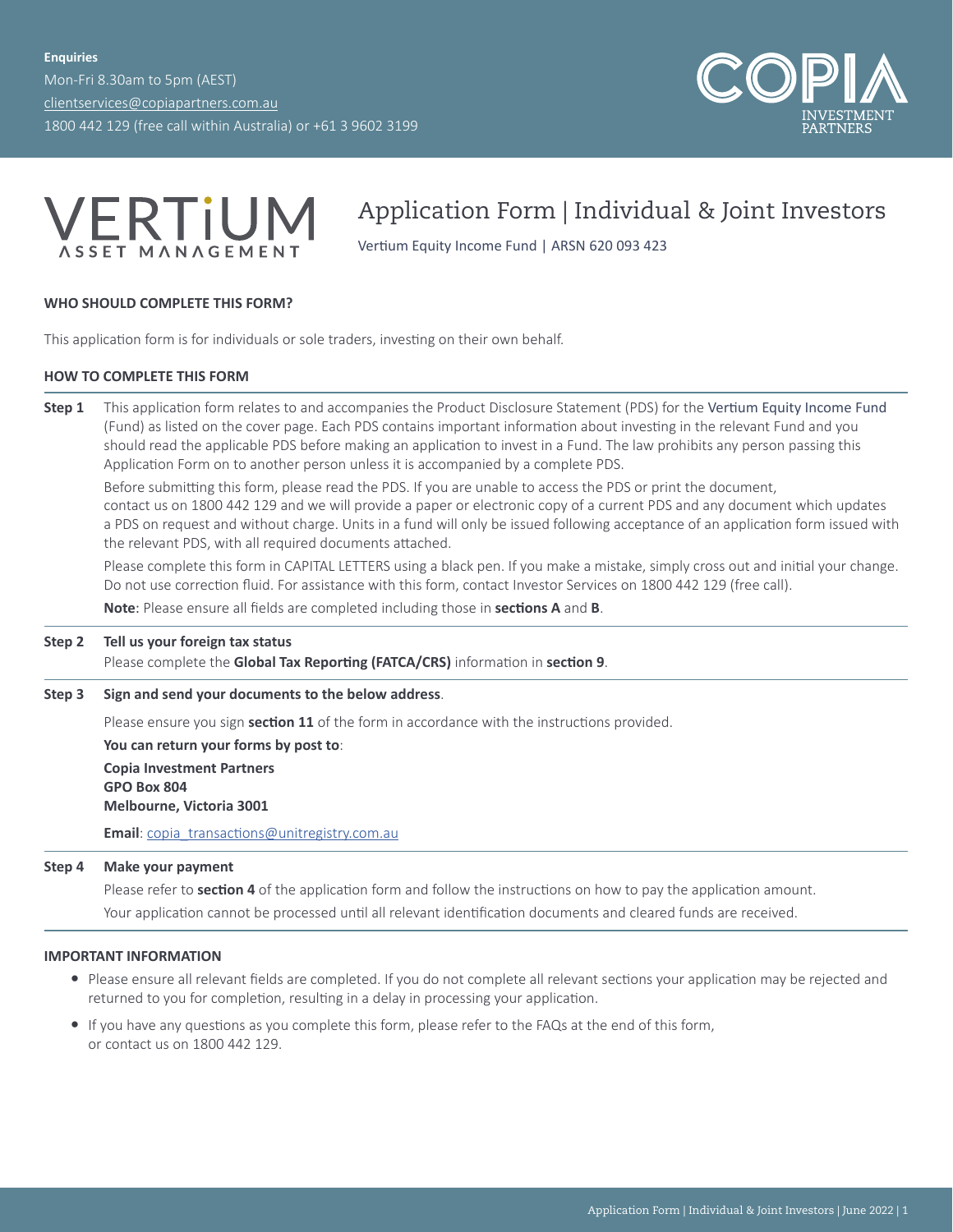Section A | Your investment objectives

**Investor Attributes**

In line with the Design and Distribution Obligations (DDO) under the Corporations Act, we require the below information.

| A. What is your primary investment objective? (select only one option)                                                                                                                                     |  |  |  |  |  |  |
|------------------------------------------------------------------------------------------------------------------------------------------------------------------------------------------------------------|--|--|--|--|--|--|
| <b>Capital growth</b> (increased value of your investment over time)                                                                                                                                       |  |  |  |  |  |  |
| Capital preservation (preserving the value of your investment and preventing loss)                                                                                                                         |  |  |  |  |  |  |
| <b>Capital guaranteed</b> (shielding your investment from any losses)                                                                                                                                      |  |  |  |  |  |  |
| Income distribution (receiving regular income from your investment)                                                                                                                                        |  |  |  |  |  |  |
| B. What is the intended use of this fund in your investment portfolio? (select only one option)                                                                                                            |  |  |  |  |  |  |
| <b>Solution / standalone</b> (your primary investment - 75% - 100% of portfolio)                                                                                                                           |  |  |  |  |  |  |
| <b>Core component</b> (a large proportion of your investment - 25% - 75% of portfolio)                                                                                                                     |  |  |  |  |  |  |
| Satellite / small allocation (a small part of your investment - less than 25% of portfolio)                                                                                                                |  |  |  |  |  |  |
| C. What is the intended investment timeframe? (select only one option)                                                                                                                                     |  |  |  |  |  |  |
| Short term (less than 2 years)<br>Medium term (more than 2 years)<br>Long term (more than 8 years)                                                                                                         |  |  |  |  |  |  |
| D. What is your tolerance for risk / return? (select only one option)<br>(How much of a loss you are willing to tolerate within your portfolio when assessed against the possibility of greater returns).  |  |  |  |  |  |  |
| Very high<br>Medium<br>High<br>Low                                                                                                                                                                         |  |  |  |  |  |  |
| E. What is your anticipated frequency of withdrawals? (select only one option)                                                                                                                             |  |  |  |  |  |  |
| Monthly<br>Quarterly<br>Daily<br>Weekly<br>Annually or longer                                                                                                                                              |  |  |  |  |  |  |
| F. Have you received advice prior to applying to invest in this fund(s)? (select only one option)                                                                                                          |  |  |  |  |  |  |
| Yes - I/We have received personal advice in relation to my investment in this fund (financial product advice provided to you<br>by a person who has considered one or more of your investment objectives). |  |  |  |  |  |  |
| No - I/We have not received personal advice in relation to my investment in this fund.                                                                                                                     |  |  |  |  |  |  |

**Note**: Acceptance of your application should not be taken as a representation or confirmation that an investment in the fund is, or is likely to be, consistent with your intentions, objectives and needs as indicated in your responses to these questions.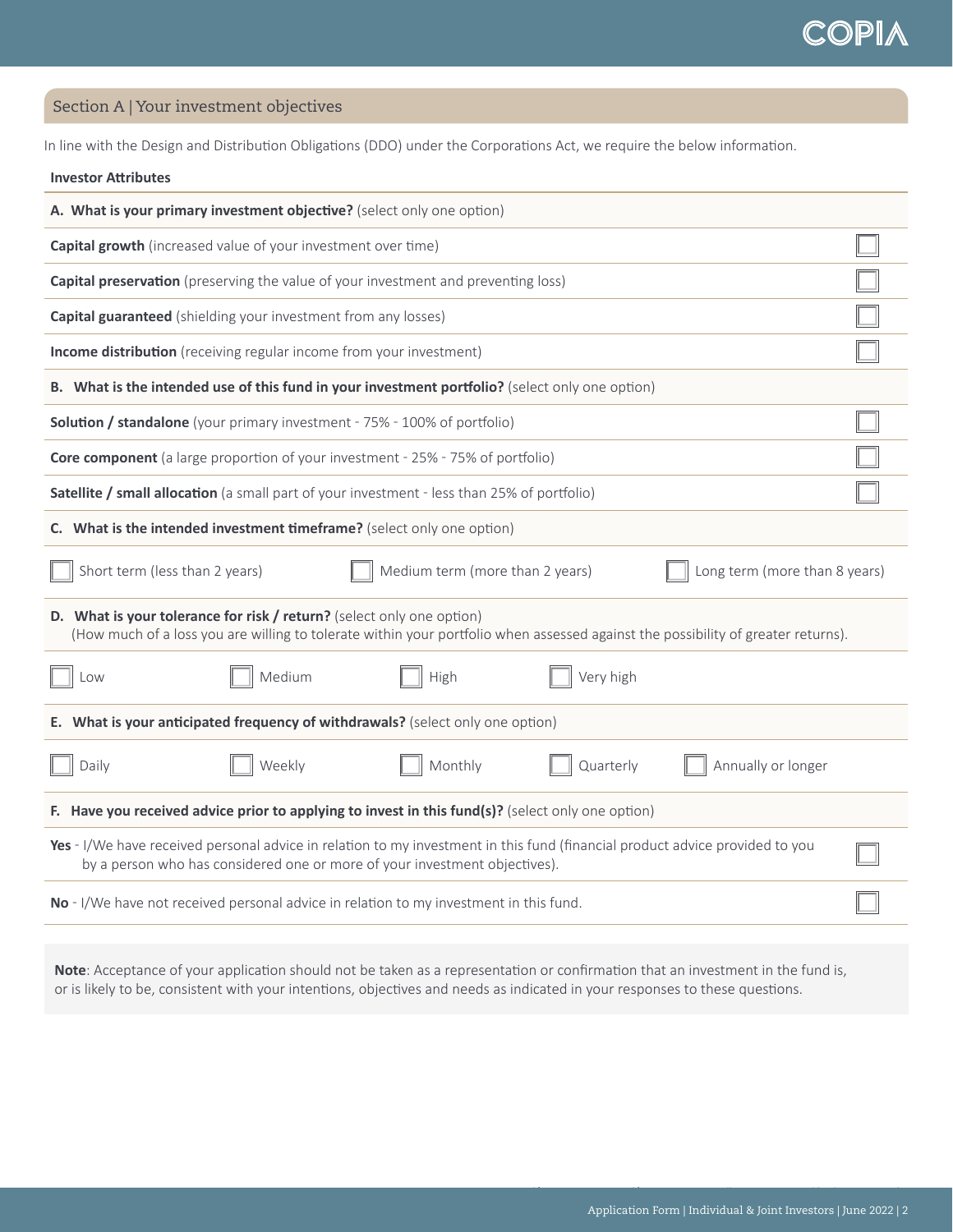# Section B | Investor details

| What is the full legal name of the individual or sole trader that will hold title of the units?                                                                                          |                                                                                                                                                                                                                                                                    |  |  |  |
|------------------------------------------------------------------------------------------------------------------------------------------------------------------------------------------|--------------------------------------------------------------------------------------------------------------------------------------------------------------------------------------------------------------------------------------------------------------------|--|--|--|
| Full name of account designation                                                                                                                                                         |                                                                                                                                                                                                                                                                    |  |  |  |
| If you are an existing investor, please provide your account number                                                                                                                      |                                                                                                                                                                                                                                                                    |  |  |  |
|                                                                                                                                                                                          | I/We confirm there are no changes to our identification documents previously provided and that these remain current and valid.<br>I/We confirm there are no changes to the information in our previous application provided and that it remains current and valid. |  |  |  |
| Section C   Are you investing using funds borrowed under a margin loan?                                                                                                                  |                                                                                                                                                                                                                                                                    |  |  |  |
| No - go to section 1<br>Yes - if yes, please complete the details below                                                                                                                  |                                                                                                                                                                                                                                                                    |  |  |  |
| Name of margin lender                                                                                                                                                                    | Name of borrower                                                                                                                                                                                                                                                   |  |  |  |
| Borrower's TFN                                                                                                                                                                           | Loan number                                                                                                                                                                                                                                                        |  |  |  |
| If the person who will hold legal title to the units will be the borrower granting Power of Attorney to the margin lender or its nominee,<br>please complete this form as an individual. |                                                                                                                                                                                                                                                                    |  |  |  |
| 1. INDIVIDUALS & SOLE TRADERS                                                                                                                                                            |                                                                                                                                                                                                                                                                    |  |  |  |
| 1.1 Investor details                                                                                                                                                                     |                                                                                                                                                                                                                                                                    |  |  |  |
| Complete all details below in respect of the individual(s) or sole trader(s) that will hold legal title to the units.                                                                    |                                                                                                                                                                                                                                                                    |  |  |  |
| <b>Investor 1 - Personal details</b>                                                                                                                                                     |                                                                                                                                                                                                                                                                    |  |  |  |
| Given name(s)<br>Title                                                                                                                                                                   | Surname                                                                                                                                                                                                                                                            |  |  |  |

| Business name (if sole trader)                                                                                               |
|------------------------------------------------------------------------------------------------------------------------------|
| ABN (if any, for sole trader)                                                                                                |
|                                                                                                                              |
| Date of birth (DD/MM/YYYY)                                                                                                   |
| Occupation                                                                                                                   |
|                                                                                                                              |
| Residential address (or, if you are a sole trader, principal place of business)- (A PO Box/RMB/Locked Bag is not acceptable) |
| Property/building name (if applicable)                                                                                       |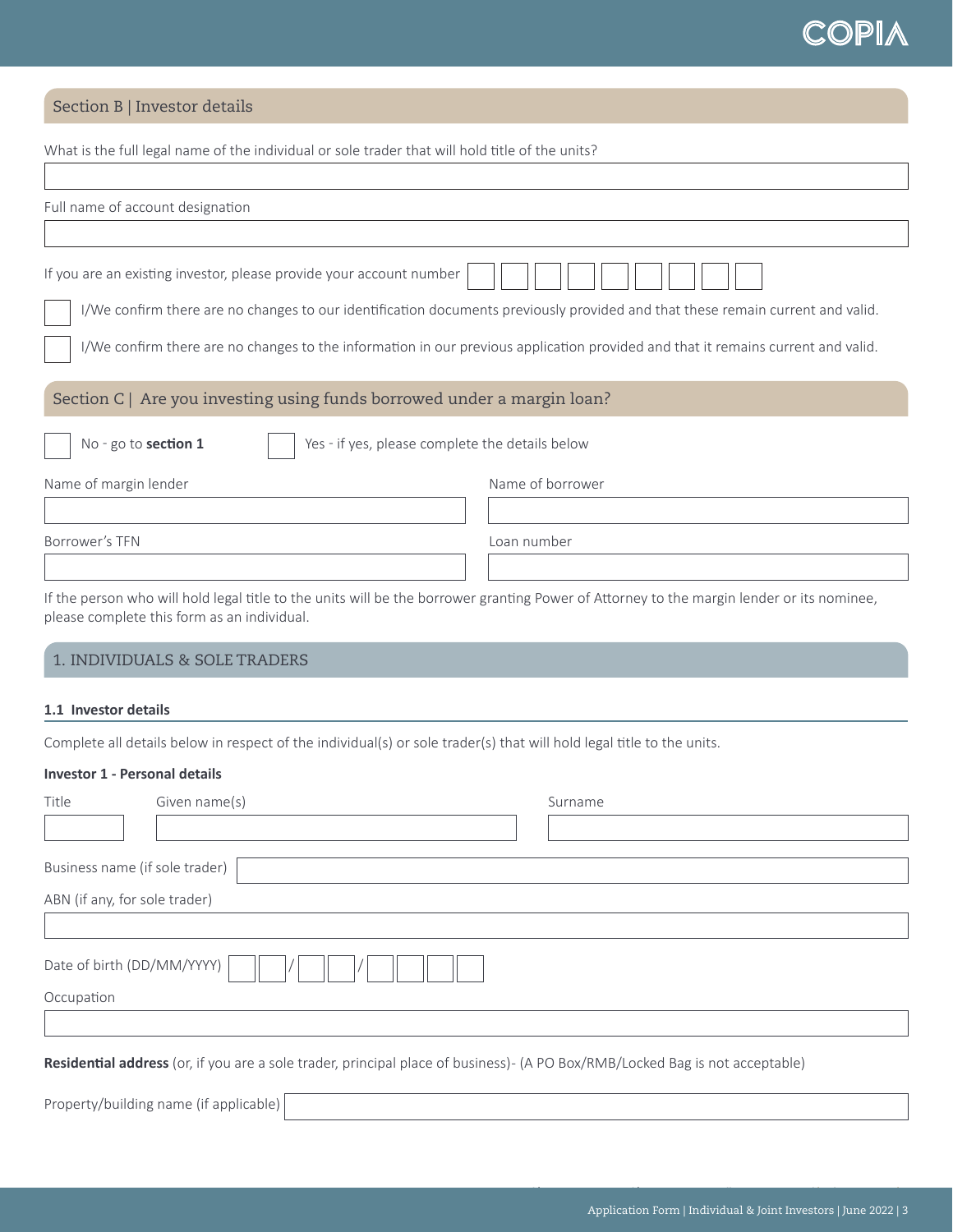| Unit                             | Street number                                                                                      | Street name |       |                      |                                                                                                                                             |
|----------------------------------|----------------------------------------------------------------------------------------------------|-------------|-------|----------------------|---------------------------------------------------------------------------------------------------------------------------------------------|
|                                  |                                                                                                    |             |       |                      |                                                                                                                                             |
| Suburb                           |                                                                                                    |             | State | Postcode             | Country                                                                                                                                     |
|                                  |                                                                                                    |             |       |                      |                                                                                                                                             |
|                                  | Postal address (if different to residential address) - (A PO Box/RMB/Locked Bag is not acceptable) |             |       |                      |                                                                                                                                             |
|                                  | Property/building name (if applicable)                                                             |             |       |                      |                                                                                                                                             |
| Unit                             | Street number                                                                                      | Street name |       |                      |                                                                                                                                             |
|                                  |                                                                                                    |             |       |                      |                                                                                                                                             |
| Suburb                           |                                                                                                    |             | State | Postcode             | Country                                                                                                                                     |
|                                  |                                                                                                    |             |       |                      |                                                                                                                                             |
| <b>Contact details</b>           |                                                                                                    |             |       |                      |                                                                                                                                             |
|                                  | Home number (including country and area code)                                                      |             |       |                      | Mobile number (including country code)                                                                                                      |
|                                  |                                                                                                    |             |       |                      |                                                                                                                                             |
| Email                            |                                                                                                    |             |       |                      |                                                                                                                                             |
| materials).                      |                                                                                                    |             |       |                      | This email address is the default address for all investor correspondence (such as transaction confirmations, statements, reports and other |
|                                  | Tax details - Australian residents                                                                 |             |       |                      |                                                                                                                                             |
|                                  |                                                                                                    |             |       |                      | If you do not provide your TFN or reason for exemption, you will be taxed at the highest marginal tax rate plus the Medicare levy.          |
| <b>TFN</b>                       |                                                                                                    |             |       | Reason for exemption |                                                                                                                                             |
|                                  |                                                                                                    |             |       |                      |                                                                                                                                             |
|                                  | <b>Investor 2 - Personal details</b> (only if there is more than one investor)                     |             |       |                      |                                                                                                                                             |
| Title                            | Given name(s)                                                                                      |             |       | Surname              |                                                                                                                                             |
|                                  |                                                                                                    |             |       |                      |                                                                                                                                             |
| Date of birth (DD/MM/YYYY)       |                                                                                                    |             |       |                      |                                                                                                                                             |
| Occupation                       |                                                                                                    |             |       |                      |                                                                                                                                             |
|                                  |                                                                                                    |             |       |                      |                                                                                                                                             |
| Please provide your ABN (if any) |                                                                                                    |             |       |                      |                                                                                                                                             |
|                                  |                                                                                                    |             |       |                      |                                                                                                                                             |
|                                  | Residential address - (A PO Box/RMB/Locked Bag is not acceptable)                                  |             |       |                      |                                                                                                                                             |
|                                  | Property/building name (if applicable)                                                             |             |       |                      |                                                                                                                                             |
| Unit                             | Street number                                                                                      | Street name |       |                      |                                                                                                                                             |
|                                  |                                                                                                    |             |       |                      |                                                                                                                                             |
| Suburb                           |                                                                                                    |             | State | Postcode             | Country                                                                                                                                     |
|                                  |                                                                                                    |             |       |                      |                                                                                                                                             |
|                                  |                                                                                                    |             |       |                      |                                                                                                                                             |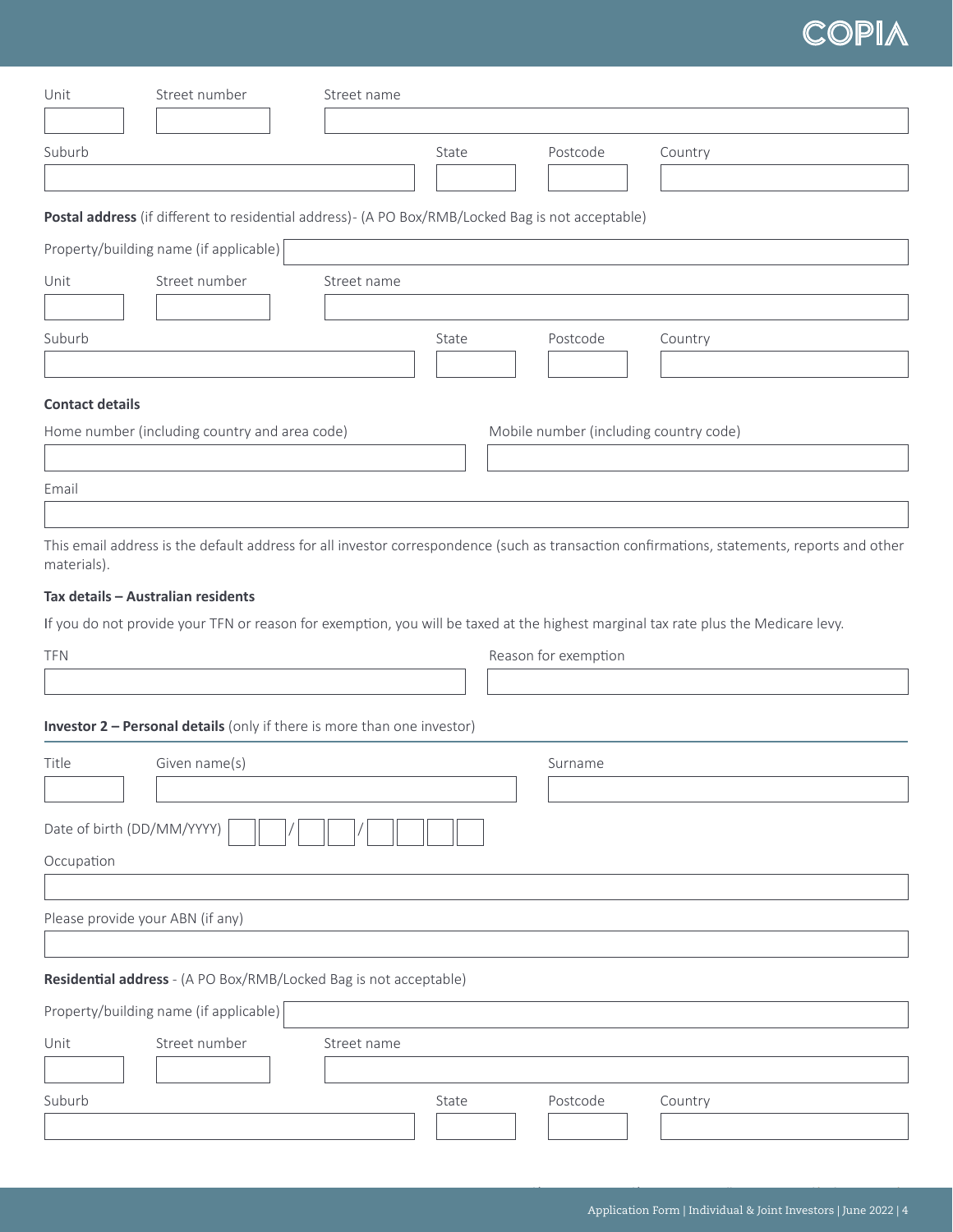# :OPI

# **Postal address** (if different to residential address) - (A PO Box/RMB/Locked Bag is not acceptable)

| Unit                   | Street number                                 | Street name |       |                                        |         |
|------------------------|-----------------------------------------------|-------------|-------|----------------------------------------|---------|
| Suburb                 |                                               |             | State | Postcode                               | Country |
| <b>Contact details</b> |                                               |             |       |                                        |         |
|                        | Home number (including country and area code) |             |       | Mobile number (including country code) |         |

All correspondence will be sent to the email address provided by **Investor 1**.

#### **Tax details – Australian residents**

If you are an Australian resident for tax purposes, please provide your tax file number (TFN) or a reason for exemption. If you are an Australian resident and do not provide your TFN, or a reason for exemption, you will be taxed at the highest marginal tax rate plus the Medicare levy.

TFN Reason for exemption

If there are more than two individuals, please complete a separate application form signed by each additional applicant and submit it together with this form.

If clarification is required please contact us on 1800 442 129 or clientservices@copiapartners.com.

#### au. 2. VERIFICATION PROCEDURE

If you cannot meet the requirements of option A, please follow the instructions in **option B**.

#### **OPTION A**

**Provide a certified copy\* of one of the following:**

**Current Australian driver's licence** containing a photo of the person

**Current Australian passport** (or an Australian passport that has expired within the preceding 2 years in acceptable)

**Current National Proof of Age card with photo** for the purpose of proving a person's age containing a photo of the person

**Current National identity card** issued by a foreign government containing a photo and signature of the person

**Current foreign driver's licence** with photo, accompanied by an English translation prepared by an accredited translator

**Current foreign passport** containing a photo and signature accompanied by an English translation prepared by an accredited translator

## **OPTION B**

If you can't provide any document from **option A**, then please provide a certified copy\* of one document from **group 1** and one document from **group 2**.

#### **GROUP 1**

**Birth certificate or birth extract issued by an Australian State or Territory**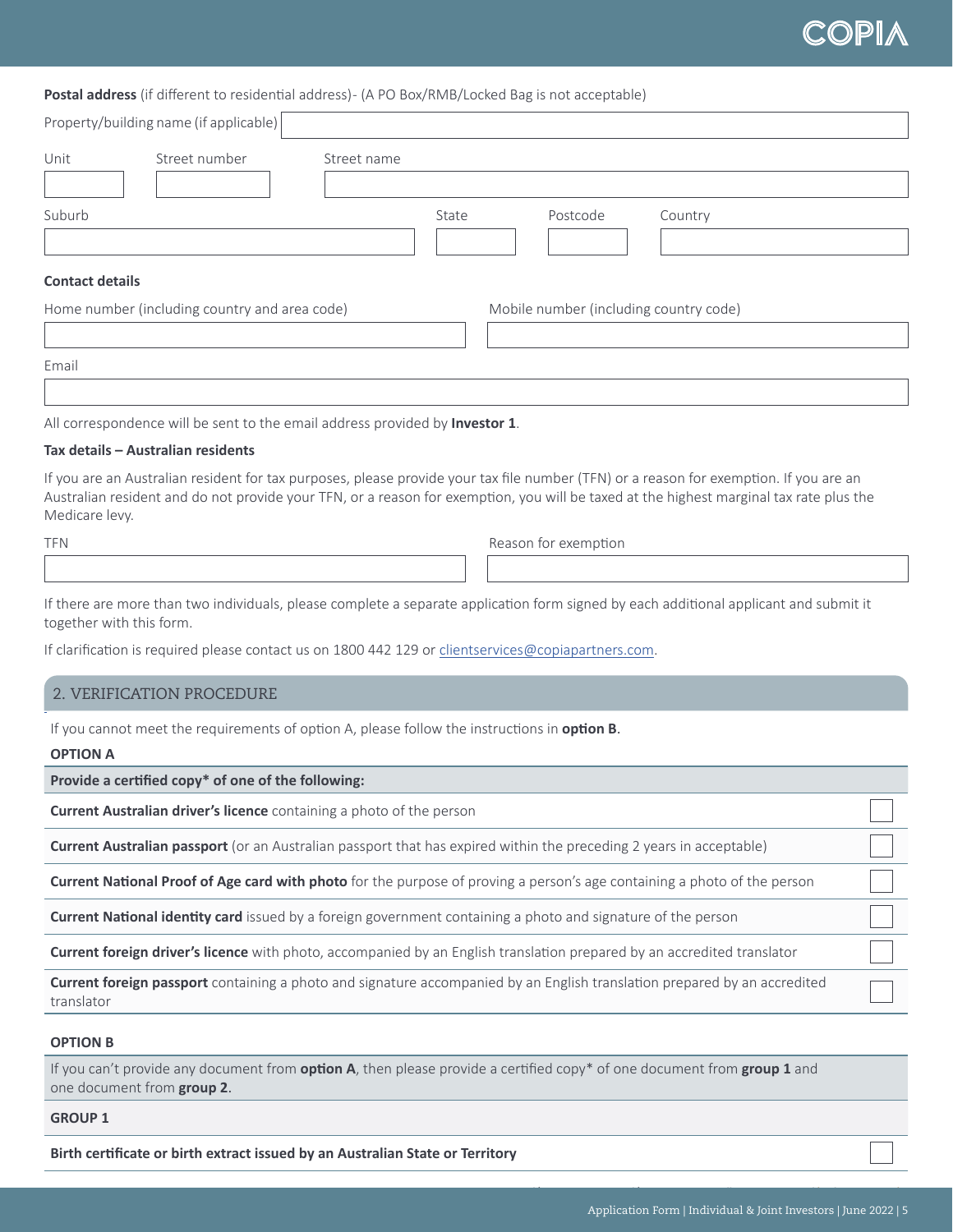| <b>Foreign birth certificate</b> issued by a foreign government accompanied by an English translation prepared by an accredited<br>translator              |  |
|------------------------------------------------------------------------------------------------------------------------------------------------------------|--|
|                                                                                                                                                            |  |
| Australian Government issued citizenship certificate                                                                                                       |  |
| <b>Current concession card or Health Care card</b> (issued by Centrelink). Please scan the front and the back                                              |  |
| <b>GROUP 2</b>                                                                                                                                             |  |
| <b>Commonwealth, State or Territory Government</b> within the preceding 12 months and recording the provision of financial<br>benefits                     |  |
| <b>Australian Taxation Office</b> within the preceding 12 months and recording the debt payable to or by the individual by or to<br>(respectively) the ATO |  |
| Local Government or utilities provider within the preceding 3 months and recording the provision of services                                               |  |

\*Please see the FAQs at the end of this form for the meaning of certified copy.

# 3. INVESTMENT & DISTRIBUTION INSTRUCTIONS

| <b>Fund name</b>           | <b>APIR</b> | <b>Fund minimum</b> | <b>Investment</b> |                | <b>Distribution option</b><br>(indicate (X) one option per fund) |
|----------------------------|-------------|---------------------|-------------------|----------------|------------------------------------------------------------------|
|                            |             | <b>AUDS</b>         | amount AUD\$      | Direct deposit | <b>Reinvest</b>                                                  |
| Vertium Equity Income Fund | OPS1827AU   | \$20,000            |                   |                |                                                                  |

**Note**: The minimum investment is noted in the table above (per fund). However, we may waive or vary the investment minimums. Please nominate one distribution option for each fund you are investing in. If no selection is made, distributions will be automatically re-invested.

# 3.1 Source of funds (required)

## **Please indicate the source & origin of funds being invested.**

| Savings                                     |  |
|---------------------------------------------|--|
| Superannuation contributions                |  |
| Income from employment-regular and/or bonus |  |
| Normal course of business                   |  |
| Investment                                  |  |
| Donation/gift                               |  |
| Inheritance                                 |  |
| Sale of assets (e.g. shares, property)      |  |
| Other                                       |  |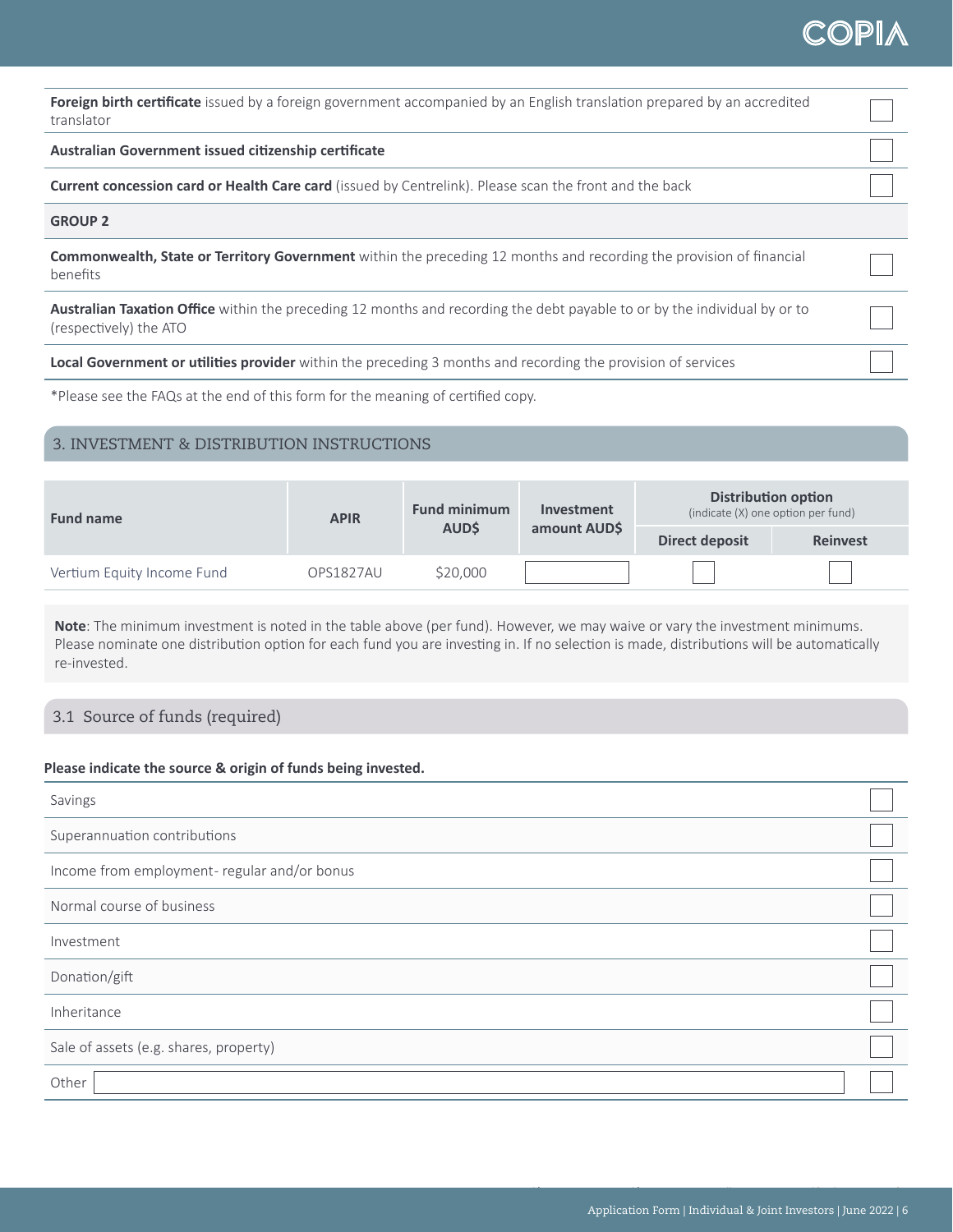$\begin{array}{c} \hline \end{array}$ 

# 4. PAYMENT OF APPLICATION AMOUNT

Select your payment method and complete the relevant section if applicable. All payments must be made in AUD.

| <b>EFT</b>                  | <b>BPAY®</b><br>Direct debit<br><b>Cheque</b>                     |
|-----------------------------|-------------------------------------------------------------------|
| <b>EFT</b>                  | <b>Electronic Funds Transfer</b>                                  |
| Account name:               | NNL ANF Copia Investment Partners Ltd - Copia Application Account |
| BSB:                        | 083-043                                                           |
| Account number: 717-649-704 |                                                                   |
| Your reference:             | Please use the name of the investor and investor number           |

## **Direct debit authority – Australian bank accounts only**

You can allow us to deduct your application amount directly from your nominated financial institution account by completing the direct debit authority below. This debit will be made through the Bulk Electronic Clearing System (BECS) from your account held at the financial institution you have nominated below.

We use OneVue Fund Services Pty Ltd as our external service provider to process your application and payment. By completing this section, you have understood and agreed to the terms and conditions governing the debit arrangements between you and OneVue Fund Services Pty Ltd, as set out in this request and in your [Direct Debit Request Service Agreement](https://www.iress.com/media/documents/OneVue_Fund_Services_Direct_Debit_Request_Services_Agreement-Oct21.pdf), also available here - [www.iress.com.](http://www.iress.com)

| Financial institution name | Branch name    |  |
|----------------------------|----------------|--|
|                            |                |  |
| Account name               |                |  |
|                            |                |  |
| <b>BSB</b> number          | Account number |  |

I/We request and authorise OneVue Fund Services Pty Ltd ABN 18 107 333 308 (User ID 411595) to arrange, through its own financial institution, a debit to the nominated account as deemed payable by our administrator.

Signature of primary account holder

Please print full name and the principle of the Date (DD/MM/YYYY)

Signature of joint account holder (if applicable)



Please print full name and the principle of the Date (DD/MM/YYYY)

| $D$ alc $\left(\frac{D}{D}\right)$ iviivi/ $\left(1\right)$ |  |  |
|-------------------------------------------------------------|--|--|
|                                                             |  |  |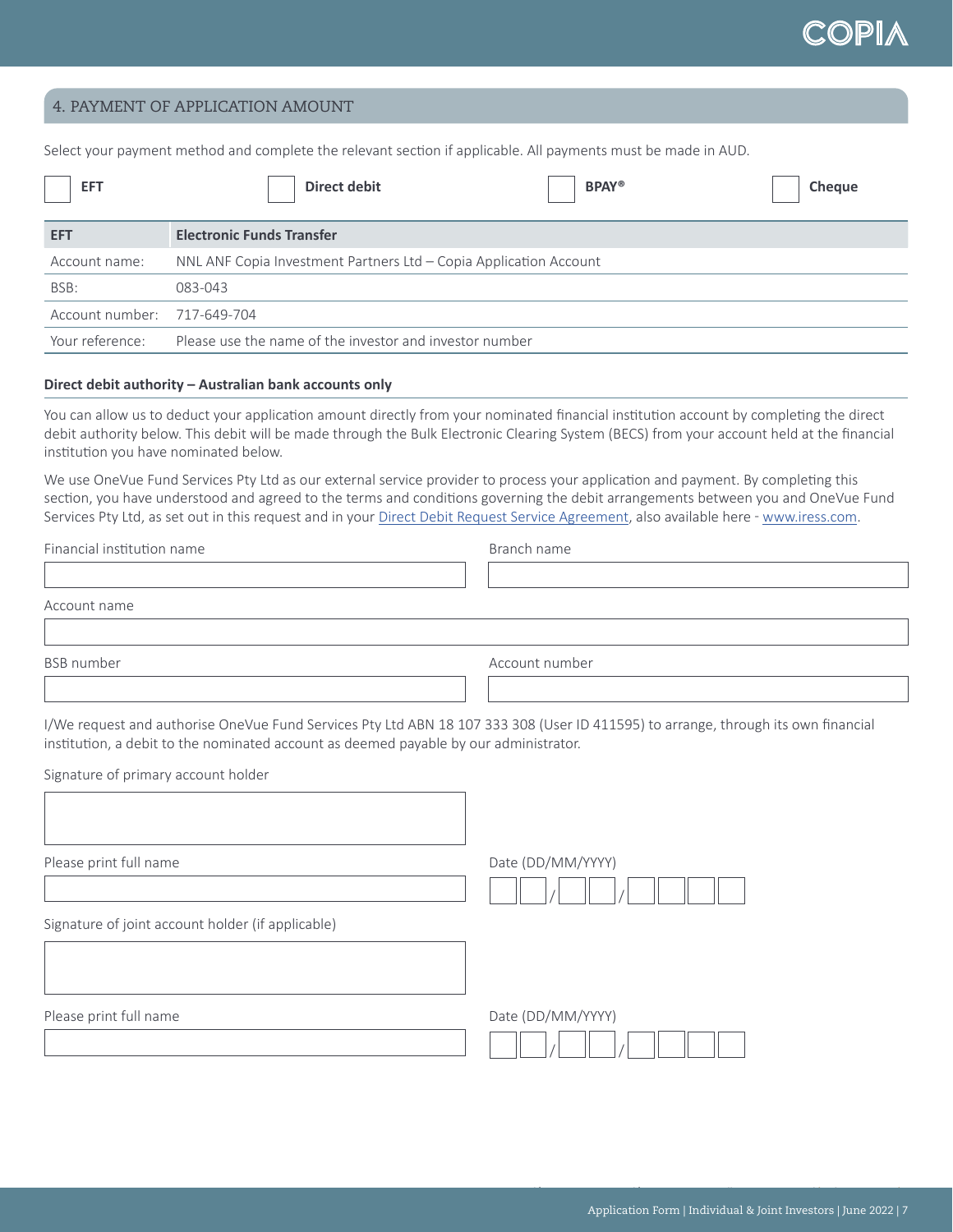## **BPAY® – Telephone & internet banking**

You can make your payment using telephone or internet banking.

You will need to quote the biller code and your account number (for reference) when making this payment.

If this is a new investment, we will notify you of your account number once this is available. Please make your payment within 14 days of this notification.

Contact your bank or financial institution to make this payment from your cheque, savings, debit or transaction account.

More info [www.bpay.com.au](http://www.bpay.com.au) ®Registered to BPAY Pty Ltd ABN 69 079 137 518.

| <b>Fund name</b>      | <b>BPAY<sup>®</sup></b> details                          |
|-----------------------|----------------------------------------------------------|
| Vertium Equity Income | Biller code: 339192<br>Reference number: Investor number |

#### **Cheque**

Please make your cheque payable to 'NNL ANF Copia Investment Partners Ltd – Copia Application Account'. Attach the cheque with your original application forms when posting. Please cross and write 'non-negotiable' on Australian cheques only.

# 5. FINANCIAL INSTITUTION ACCOUNT DETAILS

## **Australian bank account details**

Please provide your bank account details if you have selected to take your distribution in cash or wish to provide these details for future redemptions. We will only pay cash proceeds to a bank account in the name(s) of the investor(s). We will not make any payments into third party bank accounts.

| Financial institution name   | Branch name                   |  |
|------------------------------|-------------------------------|--|
|                              |                               |  |
| Name of account holder(s)    |                               |  |
|                              |                               |  |
| <b>BSB</b> number            | Account number                |  |
|                              |                               |  |
| Foreign bank account details |                               |  |
| Financial institution name   | Financial institution address |  |
|                              |                               |  |
| Account number               | Account name                  |  |
|                              |                               |  |
| SWIFT/BIC                    | ABA/FED (US)                  |  |
|                              |                               |  |
| IBAN (Europe)                |                               |  |
|                              |                               |  |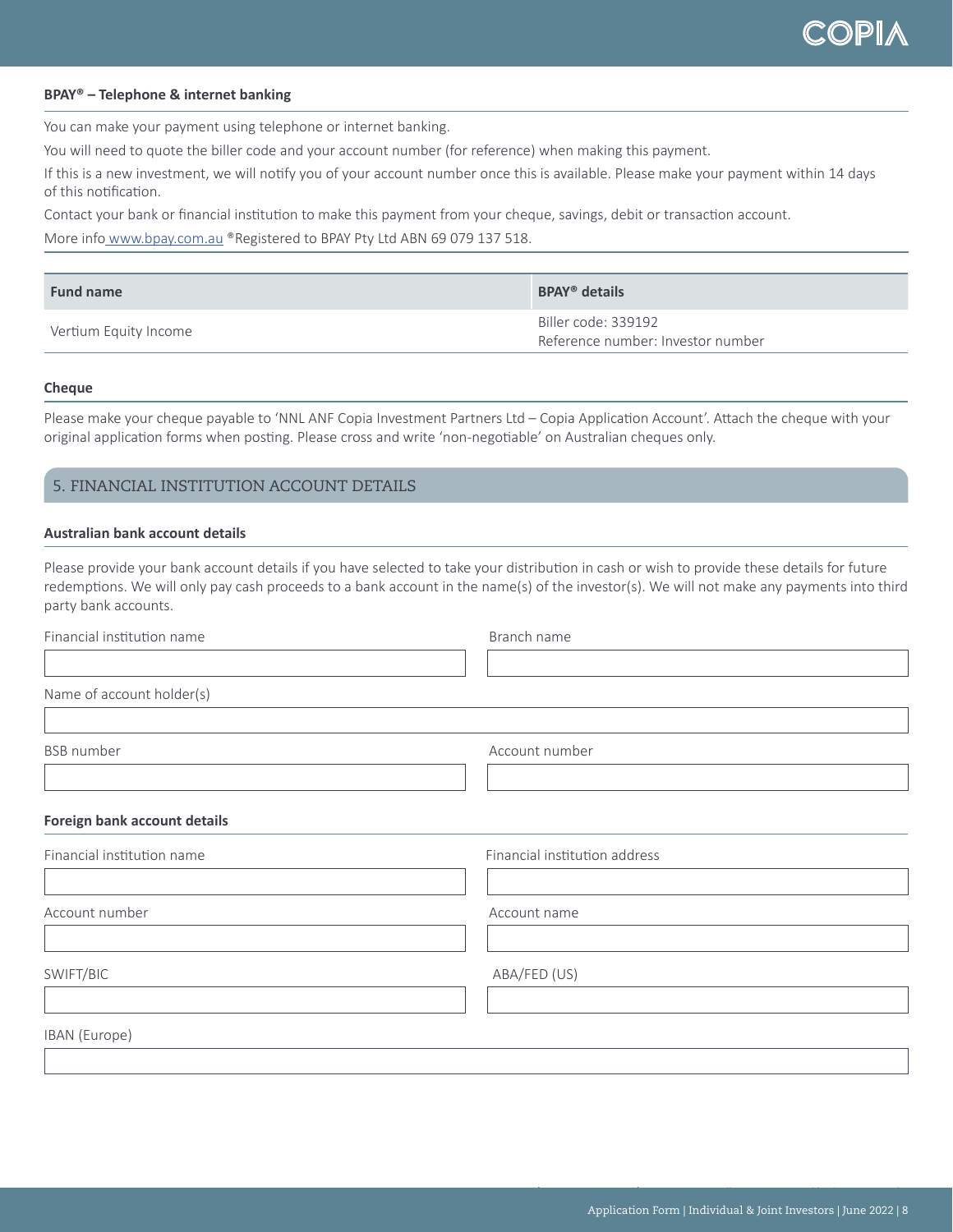# 6. COMMUNICATION

## **Automatic online account access**

Online access enables you to view details of your investments (account balance, investment details and account statements). We will send you the necessary registration details by post once your application is processed.

### **Annual & semi-annual report options**

The annual and any semi-annual financial statements of the fund are available free on our website. If you would like to receive a copy by post or email, please indicate below. (This refers to annual and semi-annual reports only. This will not affect communication instructions regarding general correspondence for your fund).

By email  $\vert$  By post

#### **Marketing material**

 You may receive information from us via mail, telephone, email or other electronic messaging service relating to market commentary, services or information that may be of interest to you. By providing us with your contact details you consent to being contacted by these methods for these purposes. Please indicate if you do not wish to receive marketing information from us or any companies within our group.

# 7. FINANCIAL ADVISER DETAILS

Use this section to tell us about your financial adviser. If you change your financial adviser, it's important to let us know in a timely way. If you would like your financial adviser to receive copies of your statements by email, please enter their email address below.

Adviser email address

**Notice to financial adviser**: by completing this section of the application form, you are confirming that you hold a current Australian Financial Services Licence (AFSL), or are otherwise authorised to advise on and arrange this product.

#### **Details**

| AFSL name                                | AFSL number                  |
|------------------------------------------|------------------------------|
|                                          |                              |
| Adviser name                             |                              |
| Authorised representative licence number | ABN                          |
|                                          |                              |
| <b>Address</b>                           |                              |
| Property/building name                   |                              |
| Street number<br>Unit<br>Street name     |                              |
| Suburb                                   | Postcode<br>State<br>Country |
| Phone                                    | Mobile                       |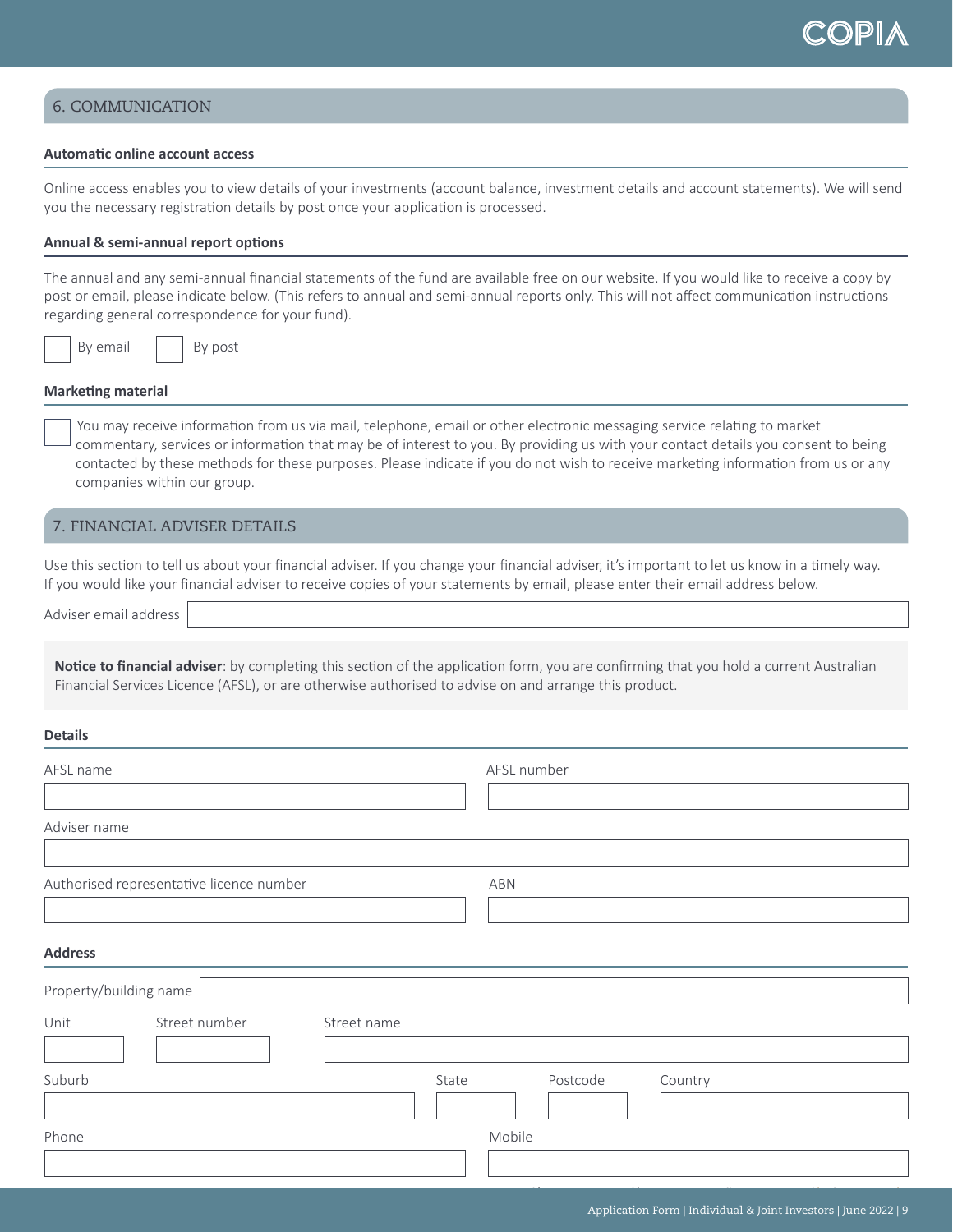#### **Performance of investor identification & verification procedures**

Please indicate below whether client identification and verification procedures have been performed.

No - I have not performed the applicable customer identification procedure on this investor

Yes - I have completed the applicable customer identification procedure on this investor.

#### **Financial adviser declaration**

**Notice to financial adviser**: please note that reliance on the KYC performed by the financial advisor is only acceptable if all the criteria below is met.

I hold an AFSL in my own name or have been appointed as an authorised representative by the licensee.

I am a reporting entity for AML/CTF purposes.

The issuer has reasonable grounds to believe that it is appropriate to rely on the KYC procedure I have undertaken.

I have attached the KYC documents to this form.

AFSL full legal entity name

Please print full name

| Signature |  |  |  |
|-----------|--|--|--|
|           |  |  |  |
|           |  |  |  |
|           |  |  |  |

# 8. AGENT ACTING UNDER POWER OF ATTORNEY

Please complete this section if you wish to appoint an individual or individuals to act on your behalf in relation to your investment in the fund (this may include a margin lender or their nominee).

# 8.1 Agent details

#### **Agent 1**

| Title     | Given name(s)                                          | Surname |
|-----------|--------------------------------------------------------|---------|
|           |                                                        |         |
|           | Name of company by whom the agent is employed (if any) | Phone   |
| Email     |                                                        |         |
|           |                                                        |         |
| Signature |                                                        |         |
|           |                                                        |         |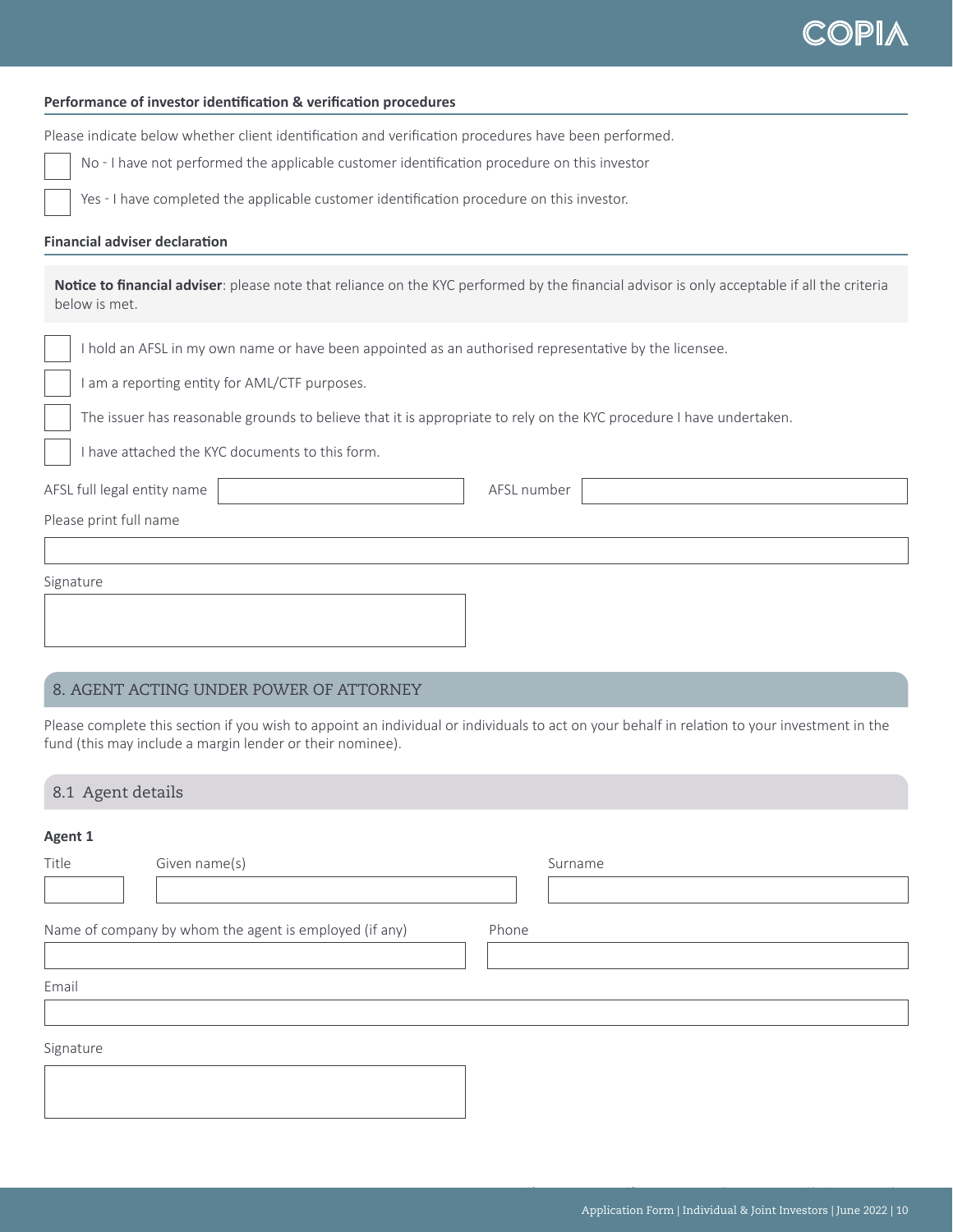| <b>Agent 2</b>         |                                                                                          |                                                                                                                                    |  |
|------------------------|------------------------------------------------------------------------------------------|------------------------------------------------------------------------------------------------------------------------------------|--|
| Title                  | Given name(s)                                                                            | Surname                                                                                                                            |  |
|                        |                                                                                          |                                                                                                                                    |  |
|                        | Name of company by whom the agent is employed (if any)                                   | Phone                                                                                                                              |  |
|                        |                                                                                          |                                                                                                                                    |  |
| Email                  |                                                                                          |                                                                                                                                    |  |
|                        |                                                                                          |                                                                                                                                    |  |
| Signature              |                                                                                          |                                                                                                                                    |  |
|                        |                                                                                          |                                                                                                                                    |  |
|                        |                                                                                          |                                                                                                                                    |  |
|                        |                                                                                          | If you wish to appoint more than two agents, please complete the details on a separate sheet and attach to this application form.  |  |
|                        | 8.2 How agents may act in relation to the account?                                       |                                                                                                                                    |  |
|                        |                                                                                          |                                                                                                                                    |  |
| <b>Tick applicable</b> |                                                                                          |                                                                                                                                    |  |
|                        |                                                                                          | Each agent listed above may provide instructions in relation to the investment individually without the consent of the other       |  |
|                        | All agents must act jointly to provide instructions in relation to the investment        |                                                                                                                                    |  |
|                        | Other arrangement - please provide details                                               |                                                                                                                                    |  |
|                        |                                                                                          |                                                                                                                                    |  |
|                        | 8.3 Verification procedure for agents who are individuals                                |                                                                                                                                    |  |
|                        | investor. Please tick which document you have provided.                                  | Please provide a certified copy of your ID. In addition, please provide evidence of each agent's authority to act on behalf of the |  |
|                        | A certified copy of a power of attorney                                                  |                                                                                                                                    |  |
|                        | A certified copy of a will, a death certificate and probate or letters of administration |                                                                                                                                    |  |
|                        | $\sim$ $-$                                                                               |                                                                                                                                    |  |

A certified copy of ID as per **section 2**

A certified copy of a guardianship order

Other arrangement – please provide details

**Please tick to confirm that the document authorising each agent is still valid and has not been revoked**

# 9. GLOBAL TAX REPORTING REQUIREMENTS (FATCA/CRS)

## **Why you need to complete this section?**

The Foreign Account Tax Compliance Act (FATCA) and Common Reporting Standard (CRS) are regulatory requirements that aim to deter tax evasion by US and other foreign taxpayers. The Australian and a number of other foreign Governments have an agreement which requires us to obtain certain information from investors, including taxation information. You may be liable to a penalty if you provide information that is false or misleading that is material. We may decide not to open an account without first receiving the required information. For more information, visit [www.ato.gov.au](http://www.ato.gov.au).

If you are unsure of any of the answers, please contact a legal or accounting professional.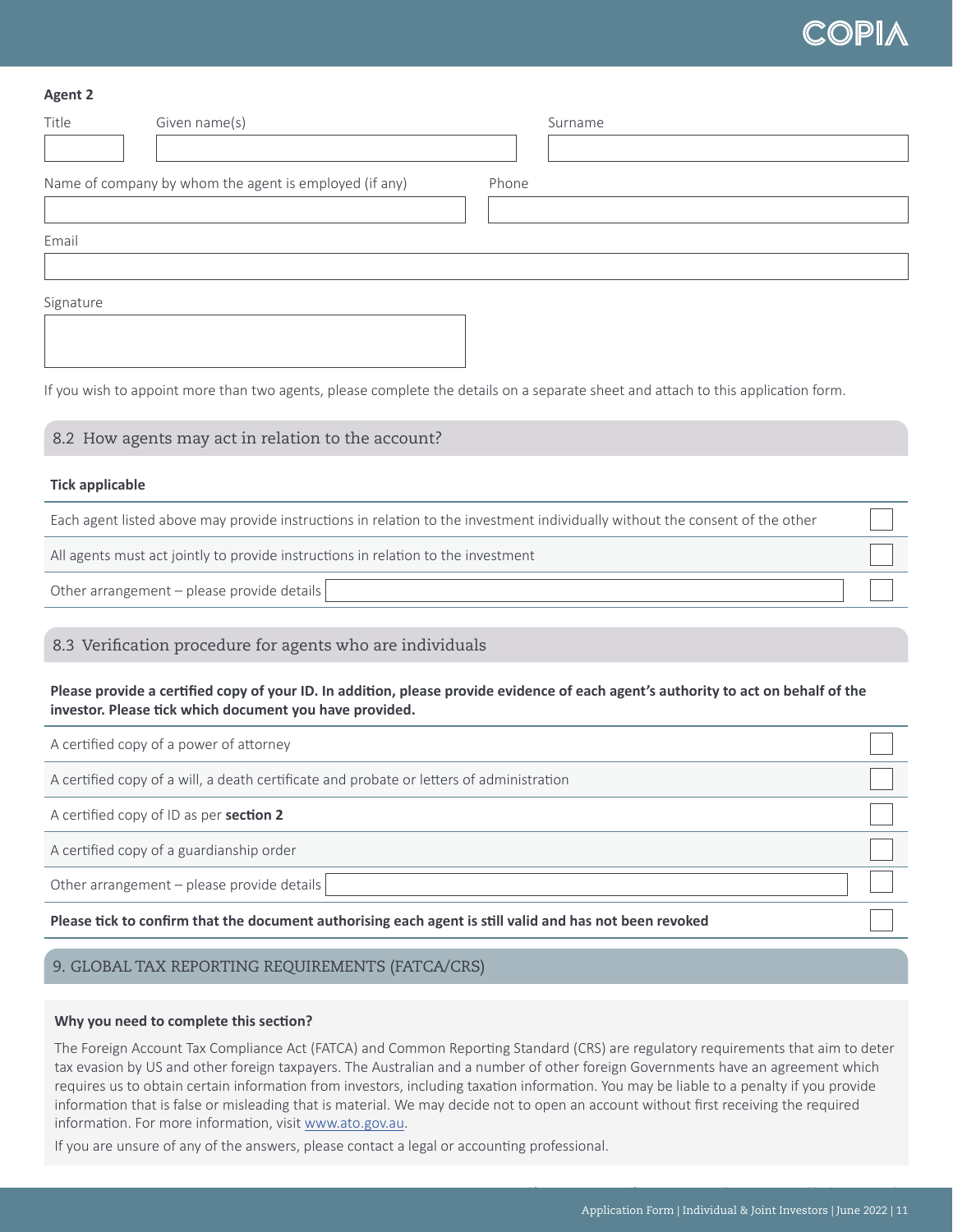# 9.1 Tax Residence – Individual/Sole Trader

# **HELP**

#### **Tell me about tax residence**

You can be a resident of more than one country for tax purposes. Whether you are tax resident of a particular country for tax purposes is often based on the amount of time you spend in a country and the location of your residence and/or place of work. If you pay tax or have a tax liability somewhere, you are probably a tax resident there. Dual citizenship often brings dual tax residency. It depends on the country. For the US, tax residency can be as a result of citizenship or residency for tax purposes.

If you're unsure, ask someone who knows, usually your accountant.

#### **9.1.1 Individual - Investor 1**

#### **Are you a US resident for tax purposes?**

No

Yes - please tell us your TIN.

## **HELP**

# **What is a TIN?**

This is short for Taxpayer Identification Number, an identification number issued or used by tax authorities. In Australia, the equivalent is the tax file number (TFN). For the US, it could for example be a US Social Security Number, a US Individual Taxpayer Identification Number or a US Employer Identification Number. In other countries, it may have a different name.

### **Are you a resident of any other country for tax purposes?**

Other than the US or Australia

No

Yes - please tell us which ones, using the following table.

## **HELP**

## **No TIN? Reasons we accept are:**

Reason A: The country of tax residency does not issue TINs to its tax residents

Reason B: The entity/individual has not been issued with a TIN

Reason C: The country of tax residency does not require the TIN to be disclosed

| Country or jurisdiction of tax residency | <b>TIN</b> | No TIN? Which reason? If Reason B has been<br>selected please provide an explanation. See above<br><b>HELP</b> box. |
|------------------------------------------|------------|---------------------------------------------------------------------------------------------------------------------|
|                                          |            |                                                                                                                     |
|                                          |            |                                                                                                                     |
|                                          |            |                                                                                                                     |
|                                          |            |                                                                                                                     |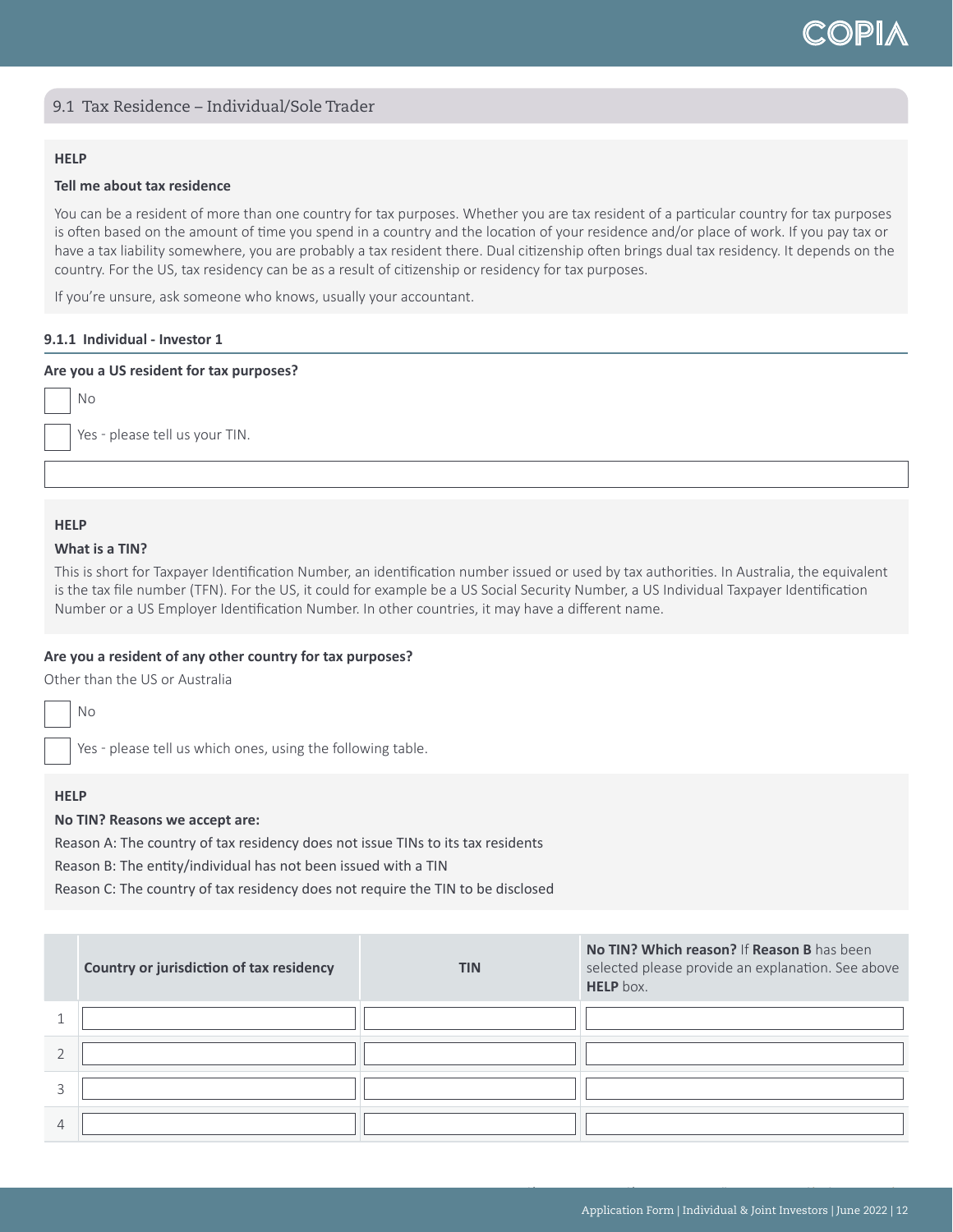

## **9.1.2 Individual - Investor 2**

#### **Are you a US resident for tax purposes?**

No  $\vert$  Yes - please tell us your TIN.

## **HELP**

This is short for Taxpayer Identification Number, an identification number issued or used by tax authorities. In Australia, the equivalent is the tax file number (TFN). For the US, it could for example be a US Social Security Number, a US Individual Taxpayer Identification Number or a US Employer Identification Number. In other countries, it may have a different name.

#### **Are you a resident of any other country for tax purposes?**

Other than the US or Australia

No

Yes - please tell us which ones, using the following table.

# **HELP**

## **No TIN? Reasons we accept are:**

Reason A: The country of tax residency does not issue TINs to its tax residents

Reason B: The entity/individual has not been issued with a TIN

Reason C: The country of tax residency does not require the TIN to be disclosed

| Country or jurisdiction of tax residency | <b>TIN</b> | No TIN? Which reason? If Reason B has been<br>selected please provide an explanation. See above<br>HELP box. |
|------------------------------------------|------------|--------------------------------------------------------------------------------------------------------------|
|                                          |            |                                                                                                              |
|                                          |            |                                                                                                              |
|                                          |            |                                                                                                              |
|                                          |            |                                                                                                              |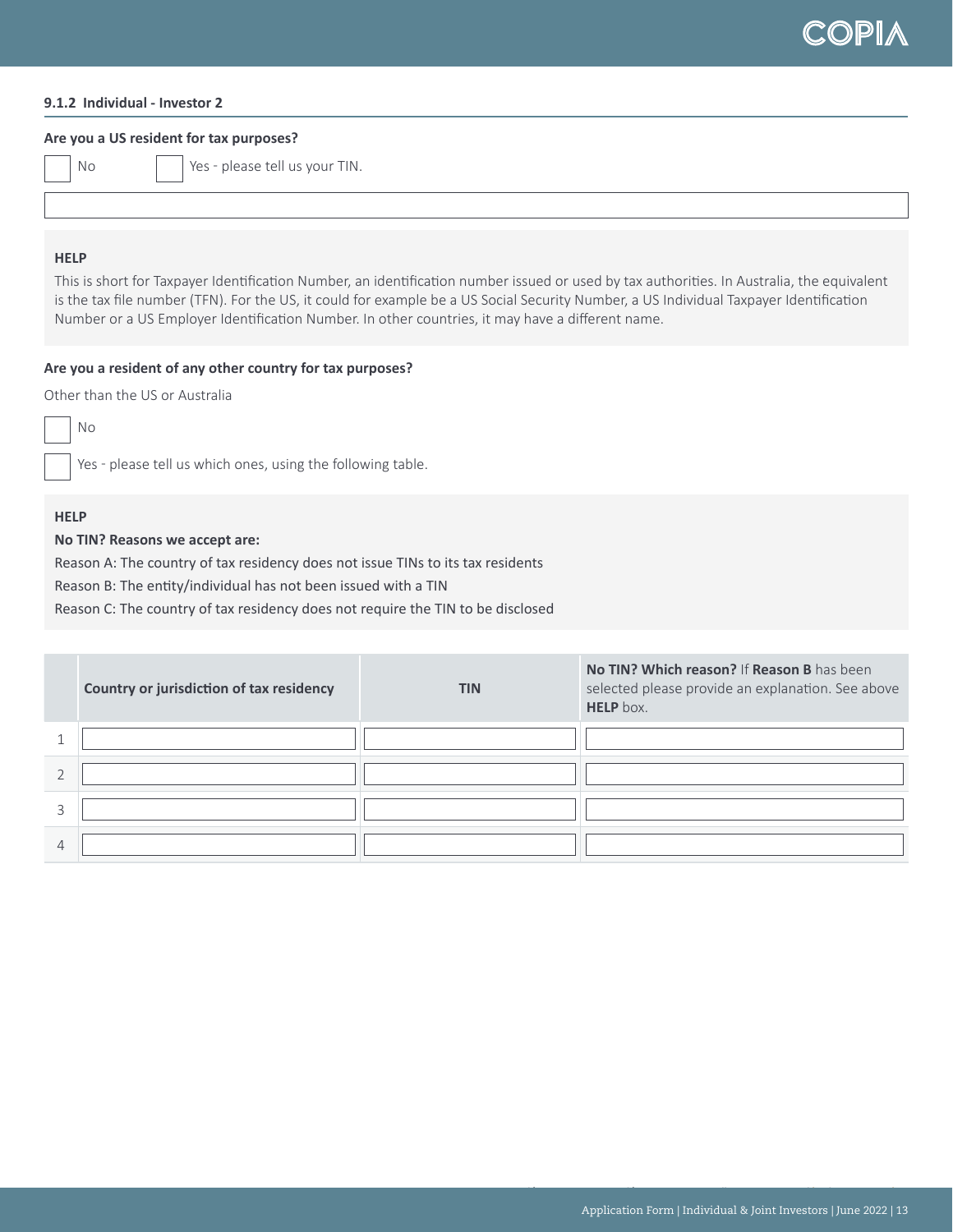# 10. DECLARATIONS & ACKNOWLEDGMENTS

Please read the declarations below before signing this form. The required signature(s) are detailed at the bottom of this form. When you apply to invest, you (the applicant) are telling us:

- to the best of your knowledge, all details in this application (including all related documents provided) are true, correct and complete
- y you have received, read and understood the current PDS. You agree to be bound by the constitution of the fund, the PDS as supplemented, replaced or re-issued from time to time
- you are not bankrupt or a minor, and are authorised to sign this form
- you have received and accepted this offer in Australia
- you have read and understood the information relating to privacy in the PDS
- I consent to the issuer disclosing my personal information to any issuer's service providers, in relation to any identification and verification that the issuer is required to undertake on me, as required under the AML/CTF Act. This shall include any information: о required by any third party document verification service provider, and/or
	- о provided to any third party document verification service provider.

By applying to invest you also acknowledge that:

- monies deposited are not associated with crime, money laundering and/or financing terrorism. We may decide to delay or refuse any request or transaction, including by suspending the issue or redemption of units. If we are concerned that the request or transaction may breach any obligation of, or cause us to commit or participate in an offence under any AML/CTF and Sanctions Law and FATCA/ CRS obligations, we will incur no liability to you if we do so
- we may take other action we reasonably believe is necessary to comply with AML/CTF and Sanctions Law and FATCA/CRS obligations, including disclosing any information held about you to any of our related bodies corporate or service providers whether in Australia or outside Australia, or to any relevant Australian or foreign regulator, and
- y we collect additional information about you from time to time, from you or from third parties, for the purposes of satisfying AML/CTF and Sanctions Law and FATCA/CRS obligations, and that any such information may be used and disclosed as described in the Copia Investment Partners privacy policy available online at <https://www.copiapartners.com.au/privacy-policy/> or by contacting us.

## **Important information**

- nothing in this form is advice and 'help' is general guidance only. Seek professional advise to be sure of your answers.
- it is a condition of investing that you keep your details (including tax detail) with us, up to date. We recommend that you review this tax information form at the end of the financial year and update your details if required. You must contact us when you learn new things about the matters in this form. Failing to update us can have tax and other consequences. You can update us by requesting and completing this form and emailing, faxing or posting it to our Administrator.

By completing and signing this form:

- you represent having read and understood this form
- you represent this form is complete and accurate
- if you have applied for but not received your TIN or GIIN, you undertake to inform us within 30 days of receiving it
- you undertake that if information in this form changes, you will tell us within 30 days
- y you declare that to the best of my knowledge and belief the information provided in the Global Tax Reporting section is true and correct
- y you agree to notify Copia Investment Partners of any changes to my tax residency or that of any beneficial owners or controlling person.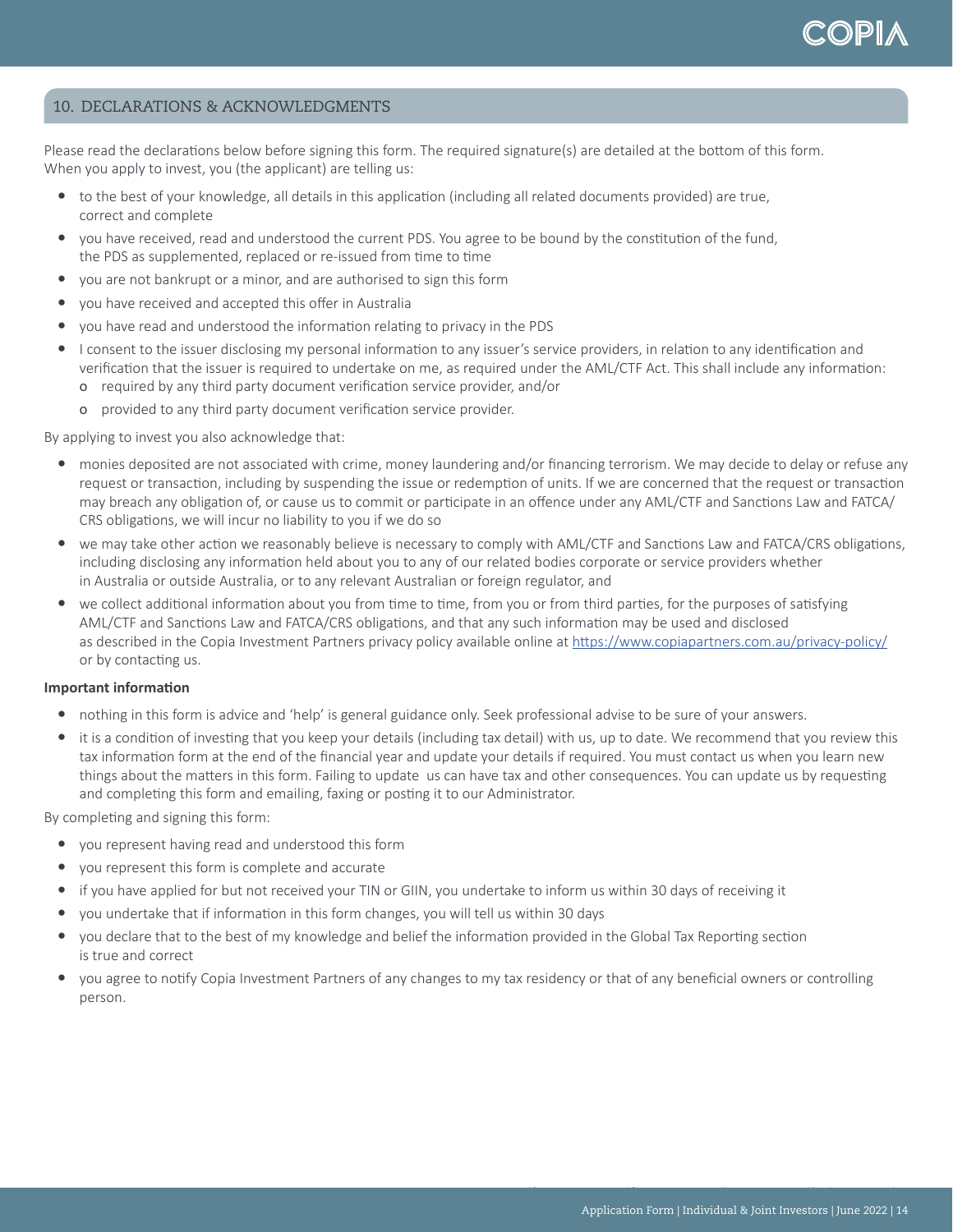

# 11. SIGNATURE(S)

| Investor 1      | <b>Investor 2</b> |
|-----------------|-------------------|
| Signature       | Signature         |
|                 |                   |
| Date (DD/MM/YY) | Date (DD/MM/YY)   |
| Given name(s)   | Given name(s)     |
|                 |                   |
| Surname         | Surname           |
|                 |                   |